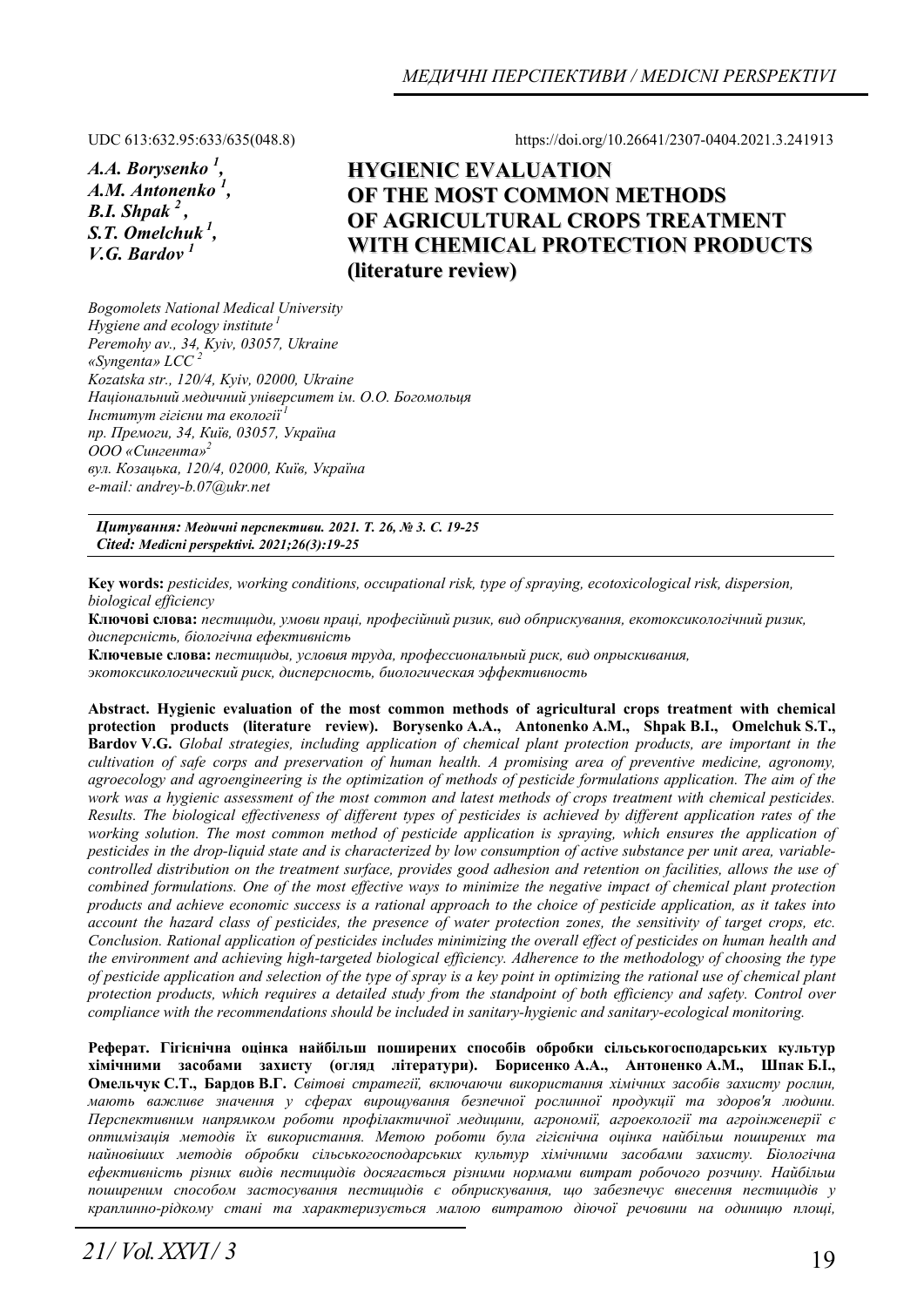### *THEORETICAL MEDICINE*

*варіабельно-контрольованим її розподілом на оброблювальній поверхні, забезпечує добре прилипання та утримання на об`єктах, дозволяє застосування комбінованих препаратів. Одним з найбільш дієвих способів мінімізації негативного впливу хімічних засобів захисту рослин та досягнення економічної успішності є раціональний підхід до вибору способу застосування пестицидів, оскільки враховується клас небезпеки пестицидів, наявність водоохоронних зон, чутливість цільових об'єктів та ін. Раціональне використання пестицидів включає в себе мінімізацію сумарного ефекту впливу пестицидів на здоров'я людини і навколишнє середовище та досягнення високої цільової біологічної ефективності. Дотримання методології вибору виду внесення пестицидів та підбору типу розпилювача є ключовим моментом в оптимізації раціонального використання хімічних засобів захисту рослин, що потребує детального вивчення як з позиції ефективності, так і безпечності. Контроль за дотриманням рекомендацій необхідно включити до санітарно-гігієнічного та санітарно-екологічного моніторингу.* 

Global strategies, including the application of chemical plant protection products, are important in the cultivation of safe crops and preserving human health. Reasonable use of pesticides, on the one hand, can mean minimizing and prudent use of them in agriculture, but it can also be interpreted as the complete elimination of their application. Unfortunately, current trends in the development of the agro-industrial sector indicate the impossibility of complete abandonment of chemical plant protection products (ChPPP) [3, 20, 21, 23, 27]. Due to its versatility, relative technological simplicity and high efficiency, chemical method of plant protection is used worldwide and currently has no alternative.

Therefore, a promising area of preventive medicine, agronomy, agroecology and agroengineering is not only the improvement or development of new pesticides, but also the optimization of methods of their application [4, 6, 11, 14, 15, 18, 27, 30].

That is why the aim of our work was a hygienic assessment of the most common and latest methods of crops treatment with chemical plant protection products.

The interaction between the needs of agriculture, environmental protection and human health is a complex and rational use of pesticides, which involves the development of integrated methods of pest control, is a way to optimize it (Fig.) [3, 14, 21, 23, 29].



**General scheme of rational use of pesticides** 

Improving of ChPPP, applied technologies and their integration with chemical, physical and biological knowledge will truly optimize pesticides

application without compromising the quality and efficiency of agriculture or the protection of consumers and the environment.

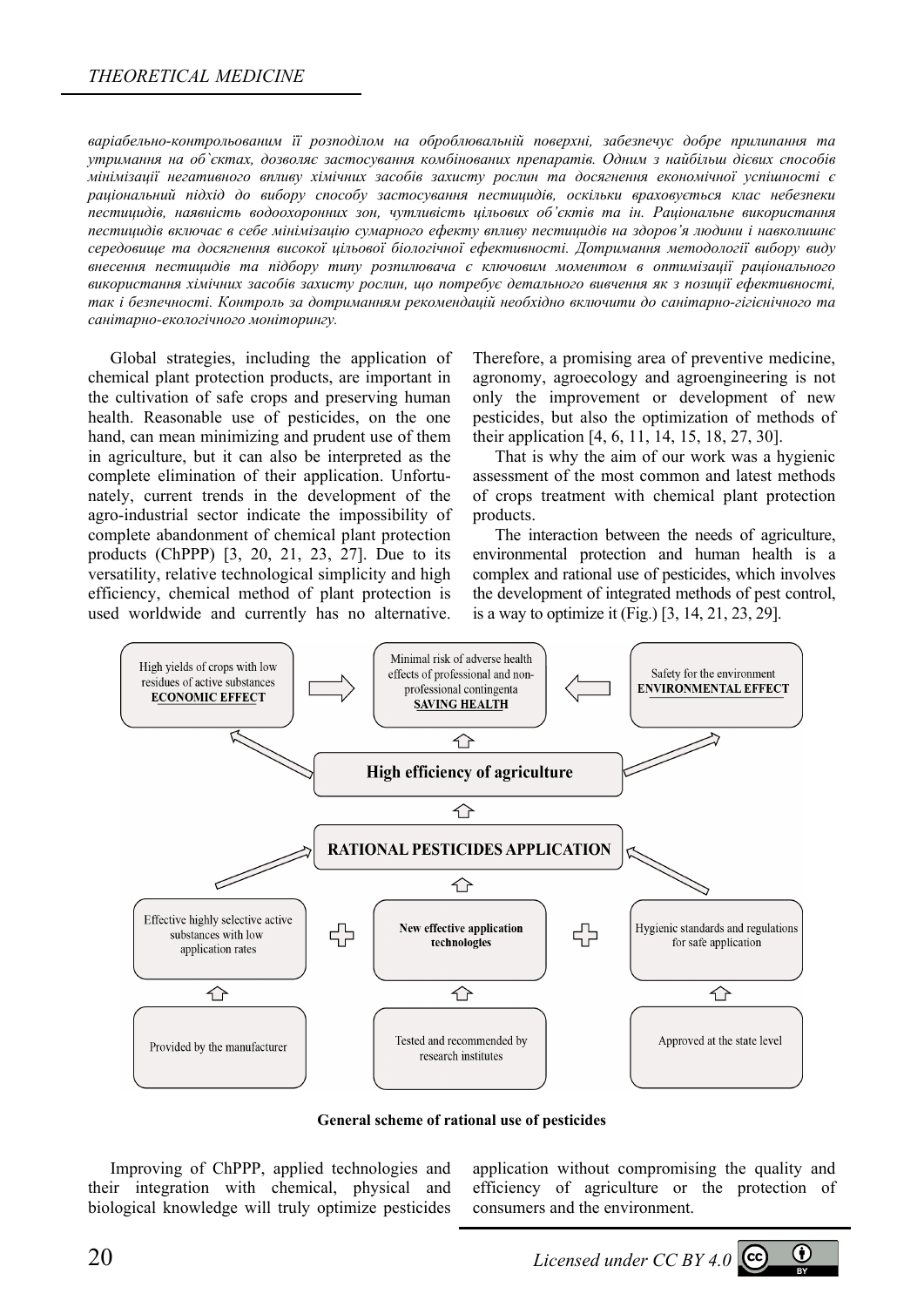Choosing the right method of pesticide application is an integral part of achieving success in the protection of plant products and the economic justification for the use of a particular ChPPP, providing a minimal risk of adverse effects of the chemical compound on human health. The main factors that are taken into account when choosing a method of application are the formulation, the type of pest and plant, as well as safety for the environment and human health [6, 14, 15, 23].

The most common method of pesticide application is spraying, which ensures the application of pesticides in the drop-liquid state and is characterized by low consumption of active substance

per unit area, variable-controlled distribution on the treatment surface, provides good adhesion and retention on facilities, allows the use of combined formulations [21, 22, 29]. Spraying with pesticides is carried out with the help of special ground machines – sprayers or aircrafts, which are installed on airplanes, helicopters and other aircrafts. In small areas of private agricultural plots, in gardens, in country areas for spraying hydraulic panels and knapsack sprayers of various modifications are used [1, 17, 19].

According to the amount of working fluid applied per unit area, spraying is divided into three main types: multi-volume, full-volume, smallvolume and ultra-small-volume (Table) [6].

|  | Types of spraying by the amount of working solution |  |
|--|-----------------------------------------------------|--|
|  |                                                     |  |

| Type of spraying    | Drop dispercity, µm | Application rates of the working solution, I/ha |  |
|---------------------|---------------------|-------------------------------------------------|--|
| Multi-volume        | >300                | More than 300                                   |  |
| <b>Full-volume</b>  | 150-300             | 200-300                                         |  |
| <b>Small-volume</b> | 50-150              | 75-200                                          |  |
| Ultra-small-volume  | $50$                | up to $25^*$                                    |  |

**Note.** \* – Ultra-small-volume application of pesticides does not involve the preparation of a working solution; the formulation is applied in its pure form.

Multi-volume application is not very popular among farmers, as it is characterized by low productivity of units due to frequent stops of the sprayer for filling with working solution. As a result, the utilization rate of working time changes in production conditions is sometimes less than 0.5. It also results in long-term exposure of workers involved in pesticide application procedure, which can significantly increase the risk of adverse health effects. Another disadvantage of this type is the contamination of soils with chemicals, the excess of which flows from the plant when applied in the above way. This in turn can lead to contamination of underground water supply sources and greater negative impact on non-professional contingents of the population [1, 6, 16, 19].

The appearance of this type of application, due to a number of ChPPP with a phytotoxic effect in high concentrations of the working solution, have only a contact effect and to obtain maximum efficiency it requires good wetting of plants [6]. Since this type of spraying involves the introduction of fairly large volumes of working solution (more than 300 l/ha), the most widely used are nozzles that form large droplets [11, 27, 30]. The working solution wear zone, due to the formation of large droplets, is

minimal. The gravity force prevails over the air resistance force, which causes movement of the droplets of the working solution with acceleration. This is a positive side of this type of treatment in terms of hygienic regulations, as the wear zone does not require the establishment of large sanitary protection zones and there is less risk of transfer to neighboring fields [13, 17, 25, 28].

Full-volume treatment is currently the most widely used, because the consumption of working solution of 200-300 l/ha achieves a fairly high quality of the process, and therefore high technical and economic efficiency compared to multi-volume spraying [6, 9]. From a hygienic point of view, this type of formulations application has a number of advantages over multi-volume, as it reduces the time spent by workers on the treated area, and therefore reduces the amount of occupational risk. Due to the formation of medium-sized droplets, a smaller volume of working solution makes it possible to achieve a similar effect, but reduces the load on the soil, ecotoxicological risk and the risk of groundwater contamination [16, 19, 30]. The wear zone of the working solution is medium, medium-sized drops are formed. The gravity force prevails over the air resistance force, the deposition of droplets of the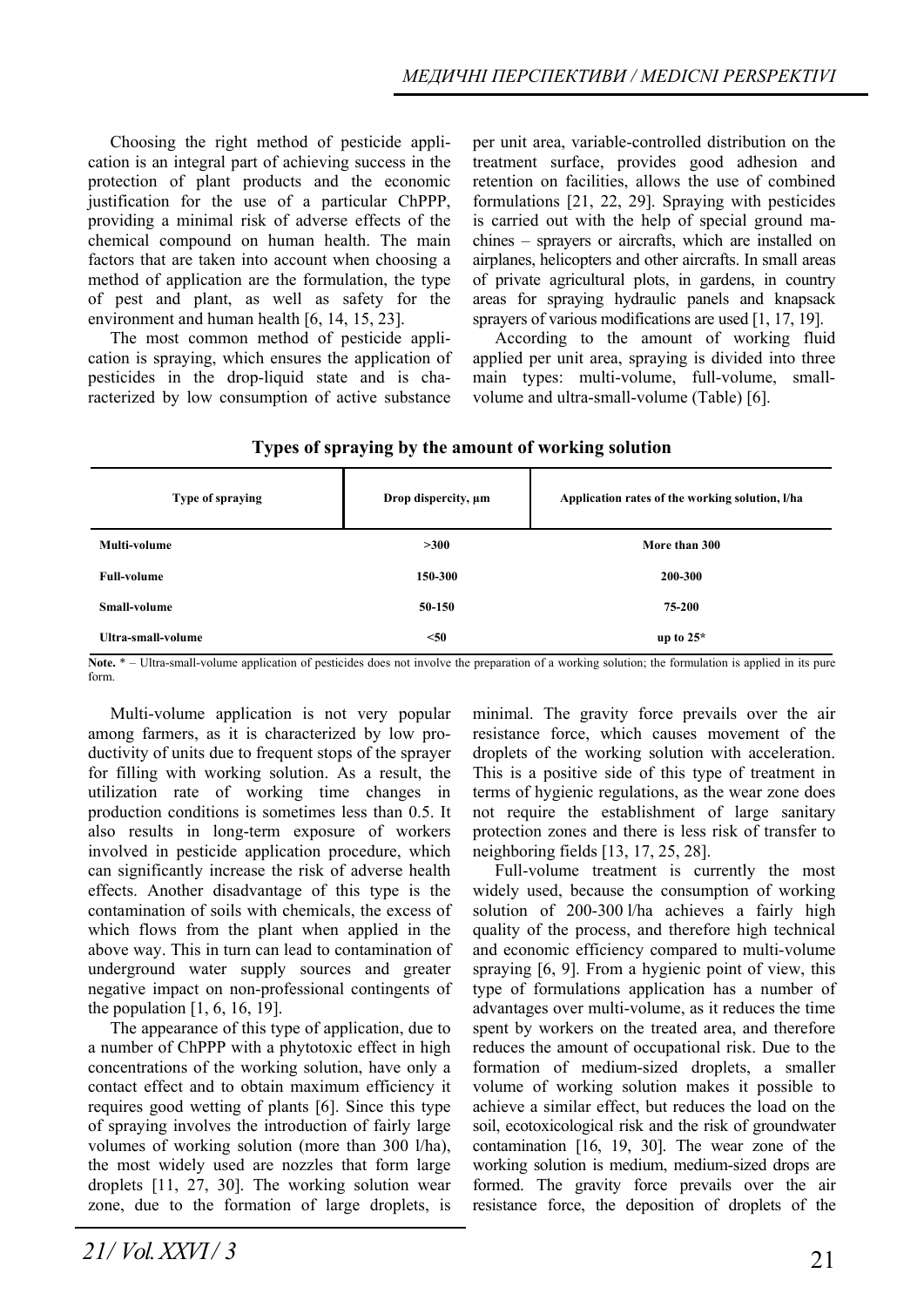working solution occurs without acceleration, which poses a low risk to the environment and the population living around [2, 13, 23, 24, 25].

A promising direction in the development of spraying technology is low-volume and ultra-lowvolume application of formulations, which allows to reduce consumption rates and the size of the drops of the working solution while increasing their number [5, 6, 9, 15, 28]. The advantages of lowvolume and ultra-low-volume spraying over multivolume spraying are increased mobility, biological and economic efficiency. The productivity of devices increases and costs for carrying out spraying decrease. Improvement and development of new types of sprayers and pesticide formulations lead to the widespread use of low-volume spraying method [5, 6, 21]. It should be noted that this type of treatment has advantages in terms of exposure time of workers involved in pesticide work, relatively low risks of contamination of groundwater, soil and ecotoxicological risk [8, 23, 24].

But at the same time, with reducing the size of the droplets, the rate of their settling decreases and the rate of evaporation increases, which increases the risks of irritating, sensitizing, inhalation, percutaneous effects on workers involved in the treatment. The wear zone of the working solution is large, due to the predominance of drops of small size. The gravity force is balanced with the air resistance force; the deposition of droplets of the working solution is due to the pressure created by the sprayer. As a result, neighboring crops may be damaged and surface water bodies contaminated. This poses a threat to humans and animals, contaminates other field crops, and changes the application values of the formulations [11, 13, 25, 28, 30]. When carrying out treatments with low-volume application, additional preventive measures are required: additional individual means of skin and respiratory protection (or state-of-the-art standard ones), increase of sanitary

protection zones around the cultivated field, control of crops in neighboring fields, etc. [2, 7].

According to [9, 23, 24], the biological effectiveness of different types of pesticides is achieved by different application rates of the working solution. For example, reducing the application rate of the working solution of the fungicide to 200 l/ha when treated against plant diseases, significantly reduces its biological effectiveness. Therefore, from the standpoint of biological efficiency, the recommended values of fungicide application rates are on average 200-400 l/ha. It is better to work with herbicides on vegetable crops at a rate of up to 50 l/ha, and on cereals – up to  $100$  l/ha. The application rate of insecticides is in the range of 100-150 l/ha. In this regard, for the effective and safe ChPPP application it is necessary to have at least three sizes of sprayers.

#### **CONCLUSIONS**

1. The rational pesticides application includes minimizing their cumulative effect on human health and the environment and achieving high-targeted biological efficiencies.

2. One of the most effective ways to minimize the negative impact of chemical plant protection products and achieve economic success is a rational approach to the choice of pesticide application, as it takes into account the hazard class of pesticides, the presence of water protection zones, sensitivity of target crops, etc.

3. Adherence to the methodology of choosing the type of pesticide application and selection of the spray type is a key point in optimizing the rational use of chemical plant protection products, which requires detailed study from the standpoint of both efficiency and safety. Control over compliance with the recommendations should be included in sanitaryhygienic and sanitary-ecological monitoring.

Conflict of interests. The authors declare no conflict of interest.

## **REFERENCES**

1. Bublyk LI, Vasechko GI, Vasylіev VP. [Handbook of plant protection]. Editor MP Lisovyi. Kyiv: Urozhai; 1999. p. 744. Ukrainian.

2. Vavrinevych O. [Hygienic estimation of potential combined risk of mixed fungicide harmful effects on workers]. Ukrainian journal of occupational health, [Internet]. 2015;1(42):58-66. Ukrainian.

doi: https://doi.org/10.33573/ujoh2015.01.058

3. Antonenko AM, Vavrinevych OP, Korshun MM, Omelchuk ST, Stavnichenko PV. [Hygienic substantiation of the model of human hazard prediction when using agricultural products contaminated with pesticides (on the

example of pyrazolecarboxamide class fungicides)]. Informaciinyi lyst pro novovvedennia v sferi okhorony zdorovia. 2018;29:4. Ukrainian.

4. Omelchuk ST, Stecenko OV, Gyrenko TV, Borysenko AA, Aleksiichuk VD. [Hygienic assessment of working conditions when using pesticides on soybeans]. Ukrayinskyi zhurnal z problem medycyny praci. 2019;15(3):240-6. Ukrainian.

doi: https://doi.org/10.33573/ujoh2019.03.240

5. Lysov AK, Kornilov TV, Naumova NI, et al. [New ultra low volume spraying equipment in cabbage pest control, environmental and economic benefits].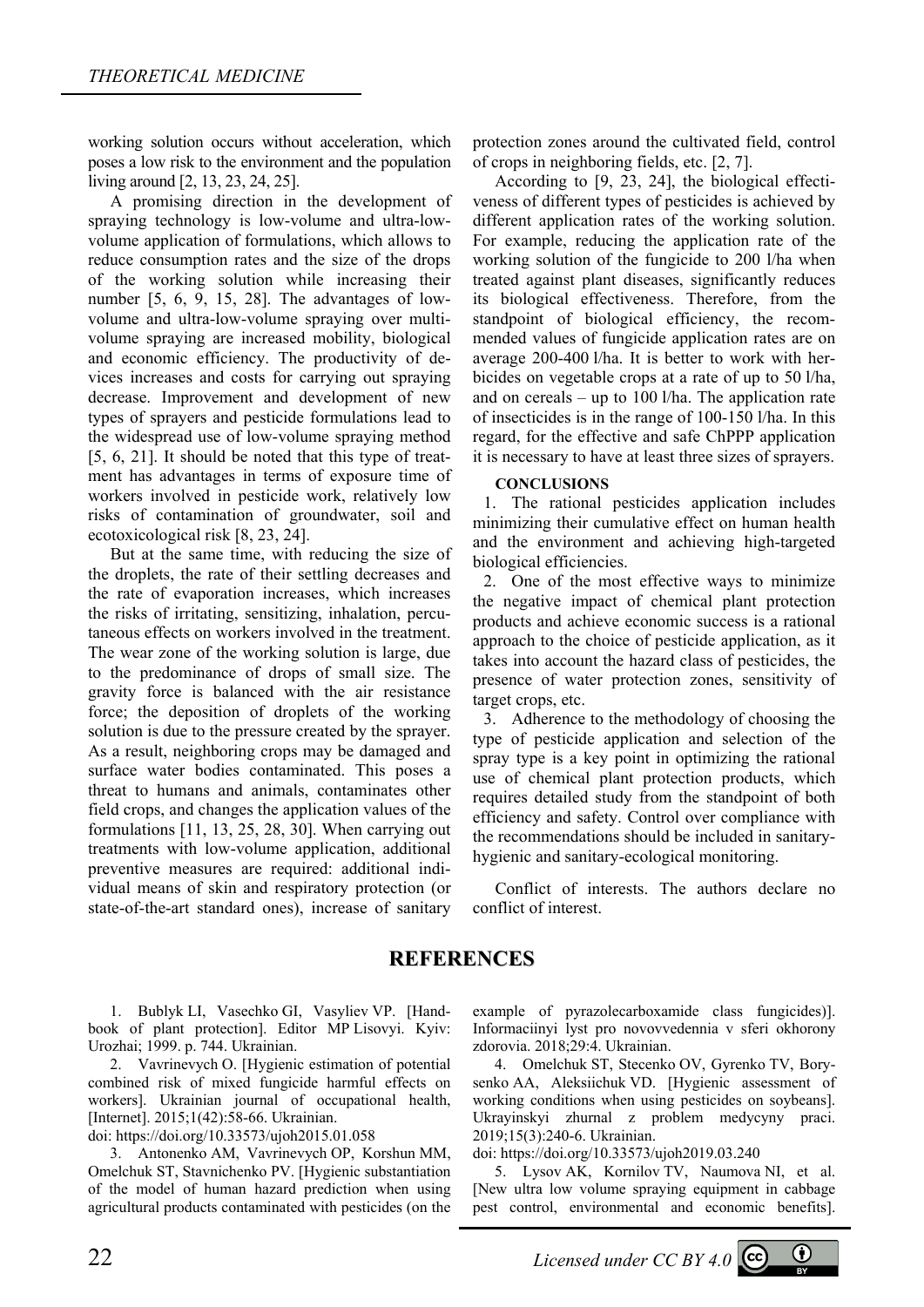Tekhnologii i tekhnicheskie sredstva mekhanizirovannogo proizvodstva produktsii rastenievodstva i zhivotnovodstva. 2019;1(98):115-24. Russian.

6. Markevich AYe, Nemirovets YuN. [Fundamentals of effective use of pesticides: a handbook of questions and answers on mechanization and quality control of pesticides in agriculture]. Gorki: educational institution "Mogilev state educational center for training, advanced training, retraining, consulting and agrarian reform"; 2004. p. 60. Russian.

7. [Methodical guidelines on study, estimation and reduction of risk of pesticides inhalation and dermal effects on the workers or by standerds during and after its application for plants and other objects chemical protection: 324/13.05.2009.]; 2009. p. 29. Ukrainian.

8. [On approvals by the Ministry of Health of plans for the implementation of certain acts of EU law: Order: No. 1141-р. from 26.11.2014]. [Internet]. Ukrainian. Available from:

http://zakon.rada.gov.ua/laws/show/1141-2014-р

9. Revyakin YeL, Krakhovetskiy NN [Machines for chemical protection of plants in innovative technologies: scientific. analyte. review]. Moskva: FGNU «Rosinformagrotekh»; 2010. p. 124. Russian.

10. Selivanov NI, Chepelev NI, Matyushev VV [Theoretical aspects of improving the safety of technological processes of agricultural enterprises]. Vestnik Altaiskogo gosudarstvennogo agrarnogo universiteta. 2016;2:151-5. Russian.

11. Sidorenko V. [Current technological solutions for the effective use of pesticides]. [Internet]. Agronom; 2020. Russian. Available from:

https://www.agronom.com.ua/aktualni-tehnologichni-

rishennya-dlya-efektyvnogo-zastosuvannya-pestytsydiv/ 12. Agricultural Spray Nozzles and Accessories. Catalogue Lechler. EN; 2012. p. 65.

13. Andrew Storrie. Reducing herbicide spray drift. NSW Department of Primary Industries. [Internet]. Available from:

https://www.dpi.nsw.gov.au/biosecurity/weeds/weedcontrol/herbicides/spray-drift

14. Fargnoli M, Lombardi M, Puri D, et al. A Risk Assessment Procedure for the Enhancement of Occupational Health and Safety (OHS) Management. International Journal of Environmental Research and Public Health. 2019;16(3):310.

doi: https://doi.org/10.3390/ijerph16030310

15. Directive 2009/127/EC of the European Parliament and of the Council of 21 October 2009 Amending Directive 2006/42/EC with Regard to Machinery for Pesticide Application. [Internet]. Available from: http://data.europa.eu/eli/dir/2009/127/oj

16. Novohatska OO, Stavnichenko PV, Kondratiuk MV, et al. Comparative hygienic evaluation of behavior of different pesticides groups in soil, prediction of risk of ground water contamination and its danger for human health in areas with irrigation farming. Rawal Medical Journal. 2018;43(1):129-36.

17. Li Y, Li Y, Pan X, et al. Comparison of a new airassisted sprayer and two conventional sprayers in terms of deposition, loss to the soil and residue of azoxystrobin and tebuconazole applied to sunlit greenhouse tomato and field cucumber. Pest Manag Sci. 2018;74(2):448-55. doi: https://doi.org/10.1002/ps.4728

18. Antonenko AM, Shpak BI, Vavrinevych OP, Borysenko AA, Omelchuk ST. Forecasting of the hazard for human health of the consumption of vegetables grown with the application of abamectin-based insecticide formulations. Medical sciences: history, the present time, the future, EU experience: international scientific and practical conference. Poland: Wroclawek; 2019. Sep 27-28. p. 224-6.

19. Grella M, Gallart M, Marucco P, et al. Ground deposition and airborne spray drift assessment in vineyard and orchard: The influence of environmental variables and sprayer settings. Sustainability. 2017;9:728 doi: https://doi.org/10.3390/su9050728

20. Machado SC, Martins I. Risk assessment of occupational pesticide exposure: Use of endpoints and surrogates. Regul. Toxicol. Pharmacol. 2018;276-83. doi: https://doi.org/10.1016/j.yrtph.2018.08.008

21. Michael F. Wilson Optimising pesticide use. Application technologies. UK, 2003;1-6.

doi: https://doi.org/10.1002/0470871792

22. Nasr GG, Yule AJ, Bendig L Agricultural Sprays. Industrial Sprays and Atomization Design, Analysis and Applications. UK. 2002;185-208.

doi: https://doi.org/10.1007/978-1-4471-3816-7\_5

23. Omelchuk SТ, Vavrinevych ОP, Antonenko АМ, Bardov VG. Forecastins the risk of bifenthrin-based insecticides for human health when consuming agricultural products grown after their application. One Health and Nutrition Problems of Ukraine. 2019;1(50):28-33. doi: https://doi.org/10.33273/2663-9726-2019-50-1-28-33

24. Overview of Risk Assessment in the Pesticide Program. US EPA. [Internet]. Available from: https://www.epa.gov/pesticide-science-and-assessingpesticide-risks/overview-risk-assessment-pesticide-program

25. Paul E. Sumner. ReducingSpray Drift. The University of Georgia and Ft. Valley State College, the U.S. Department of Agriculture and Counties of the state Cooperating. Available from:

https://athenaeum.libs.uga.edu/bitstream/handle/10724/34 969/reducing.pdf?sequence=1

26. Recommendations for spraying technology for field crops. Available from:

https://www.syngenta.kz/rekomendacii-po-tehnologii-

opryskivaniya-polevyh-kultur

27. Reducing Spray Drift (AE1210, Reviewed June 2017). Available from:

https://www.ag.ndsu.edu/publications/crops/reducingspray-drift

28. Robert E. Wolf. Strategiesto Reduce Spray Drift. Kansas State University. Available from: http://cotton.tamu.edu/Weeds/Spray%20Drift%20Strat.pdf

29. Llop J, Gil E, Gallart M, et al. Spray distribution evaluation of different settings of a hand‐held‐trolley sprayer used in greenhouse tomato crops. Pest Management Science. 2015;72:505-16.

doi: https://doi.org/10.1002/ps.4014

30. TeeJet Technologies. A Spraying Systems Company. Wheaton; 2007. p. 192.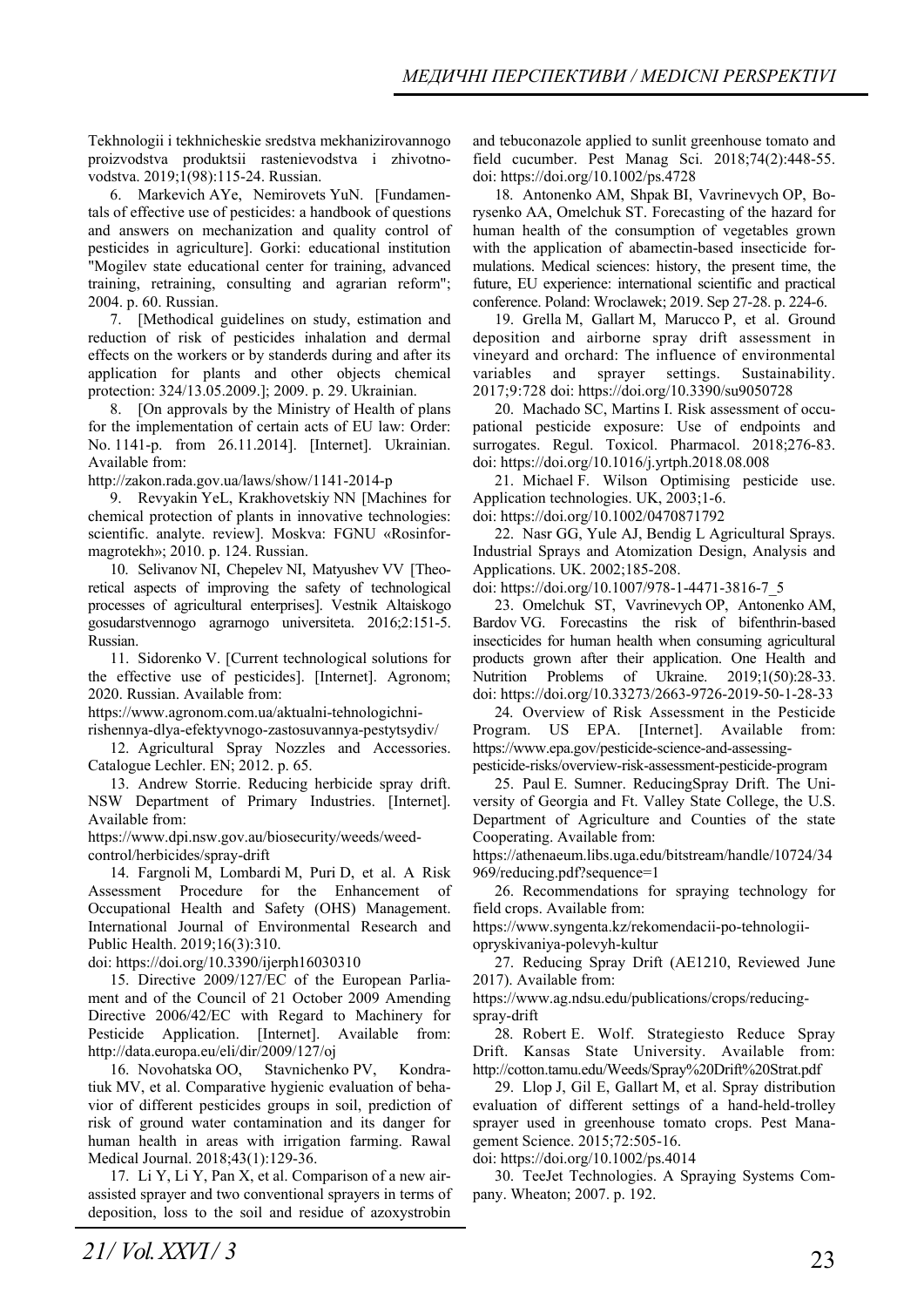## **СПИСОК ЛІТЕРАТУРИ**

1. Бублик Л. І., Васечко Г. І., Васильєв В. П. Довідник із захисту рослин / за ред. М.П. Лісового. Київ: Урожай, 1999. 744 c.

2. Вавріневич О. П. Гігієнічна оцінка потенційного комбінованого ризику небезпечного впливу сумішевих фунгіцидів для працюючих. *Український журнал з проблем медицини праці.* 2015. Т. 42, № 1. С. .58-66. DOI: https://doi.org/10.33573/ujoh2015.01.058

3. Гігієнічне обґрунтування моделі прогнозування небезпеки для людини при вживанні сільськогосподарських продуктів, контамінованих пестицидами (на прикладі фунгіцидів класу піразолкарбоксамідів) / А. М. Aнтоненко та ін. *Інформ. лист про нововведення в сфері охорони здоров'я*. 2018. № 29. 4 с.

4. Гігієнічна оцінка умов праці при застосуванні пестицидів на сої / С. Т. Омельчук та ін. *Укр. журнал з проблем медицини праці.* 2019. Т. 15. № 3. С. 240- 246. DOI: https://doi.org/10.33573/ujoh2019.03.240

5. Лысов А. К., Корнилов Т. В., Наумова Н. И., Гончаров Н. Р. Новое оборудование для ультрамалообъемного опрыскивания в борьбе с вредителями капусты, экологические и экономические преимущества. *Технологии и технические средства механизированного производства продукции растениеводства и животноводства*. 2019. Т. 98, № 1. С. 115-124.

6. Маркевич А. Е., Немировец Ю. Н. Основы эффективного применения пестицидов: cправочник в вопросах и ответах по механизации и контролю качества применения пестицидов в сельском хозяйстве. Горки: учреждение образования "Могилевский государственный учебный центр подготовки, повышения квалификации, переподготовки кадров, консультирования и аграрной реформы", 2004. 60 с.

7. Методичні рекомендації з вивчення, оцінки і зменшення ризику інгаляційного і перкутанного впливу пестицидів на осіб, які працюють з ними або можуть зазнавати впливу під час і після хімічного захисту рослин та інших об'єктів. 324/13.05.2009. 29 с.

8. Про схвалення розроблених Міністерством охорони здоров'я планів імплементації деяких актів законодавства ЄС: наказ від 26.11.2014. № 1141-р. URL: http://zakon.rada.gov.ua/laws/show/1141-2014-р (дата звернення 05.09.2019).

9. Ревякин Е. Л., Краховецкий Н. Н. Машины для химической защиты растений в инновационных технологиях: науч. аналит. обзор. Москва: ФГНУ «Росинфор-магротех», 2010. 124 с.

10. Селиванов Н. И., Чепелев Н. И., Матюшев В. В. Теоретические аспекты повышения безопасности технологических процессов сельскохозяйственных предприятий. *Вест. Алтайского гос. аг-рарного университета*. 2016. № 2. С. 151-155.

11. Сидоренко В. Актуальні технологічні рішення для ефективного застосування пестицидів. *Агроном*. 2020. URL: https://www.agronom.com.ua/aktualni-tehnologichni-rishennya-dlya-efektyvnogo-zastosuvannyapestytsydiv/ (дата звернення: 10.09.2020).

12. Agricultural Spray Nozzles and Accessories. *Catalogue Lechler*. EN, 2012. 65 p.

13. Andrew Storrie. Reducing herbicide spray drift. *NSW Department of Primary Industries*. URL: https://www.dpi.nsw.gov.au/biosecurity/weeds/weed-

control/herbicides/spray-drift (Date of access: 03 September 2020).

14. A Risk Assessment Procedure for the Enhancement of Occupational Health and Safety (OHS) Management / M. Fargnoli et al. *Inter. Journal of Environmental Research and Public Health*. 2019. Vol. 16, No. 3. Р. 310.

DOI: https://doi.org/10.3390/ijerph16030310

15. Directive 2009/127/EC of the European Parliament and of the Council of 21 October 2009 Amending Directive 2006/42/EC with Regard to Machinery for Pesticide Application. URL: http://data.europa.eu/eli/dir/2009/127/oj (Date of access: 28 September 2019).

16. Comparative hygienic evaluation of behavior of different pesticides groups in soil, prediction of risk of ground water contamination and its danger for human health in areas with irrigation farming / O. O. Novohatska et al. *Rawal Medical Journal*. 2018. Vol. 43, No. 1. Р. 129-136.

17. Comparison of a new air-assisted sprayer and two conventional sprayers in terms of deposition, loss to the soil and residue of azoxystrobin and tebuconazole applied to sunlit greenhouse tomato and field cucumber / Y. Li et al. *Pest Manag Sci*. 2018. Vol. 74, No. 2. Р. 448-455. DOI: https://doi.org/10.1002/ps.4728

18. Forecasting of the hazard for human health of the consumption of vegetables grown with the application of abamectin-based insecticide formulations. Medical sciences: history, the present time, the future, EU experience / A. M. Antonenko et al. *International scientific and practical conference.* Wroclawek, Poland. 27-28 September, 2019. P. 224-226.

19. Ground deposition and airborne spray drift assessment in vineyard and orchard: The influence of environmental variables and sprayer settings / M. Grella et al. *Sustainability*. 2017. No. 9. Р. 728. DOI: https://doi.org/10.3390/su9050728

20. Machado S. C., Martins I. Risk assessment of occupational pesticide exposure: Use of endpoints and surrogates. *Regul. Toxicol. Pharmacol*. 2018. Р. 276-283. DOI: https://doi.org/10.1016/j.yrtph.2018.08.008

21. Michael F. Wilson Optimising pesticide use. *Application technologies*. UK, 2003. P. 1-6. DOI: https://doi.org/10.1002/0470871792

22. Nasr G. G., Yule A. J., Bendig L. Agricultural Sprays. *Industrial Sprays and Atomization Design, Analysis and Applications*. UK, 2002. P. 185-208. DOI: https://doi.org/10.1007/978-1-4471-3816-7\_5

23. Omelchuk S. Т., Vavrinevych О.P., Antonenko А.М., Bardov V.G. Forecastins the risk of bifenthrinbased insecticides for human health when consuming agricultural products grown after their application. One